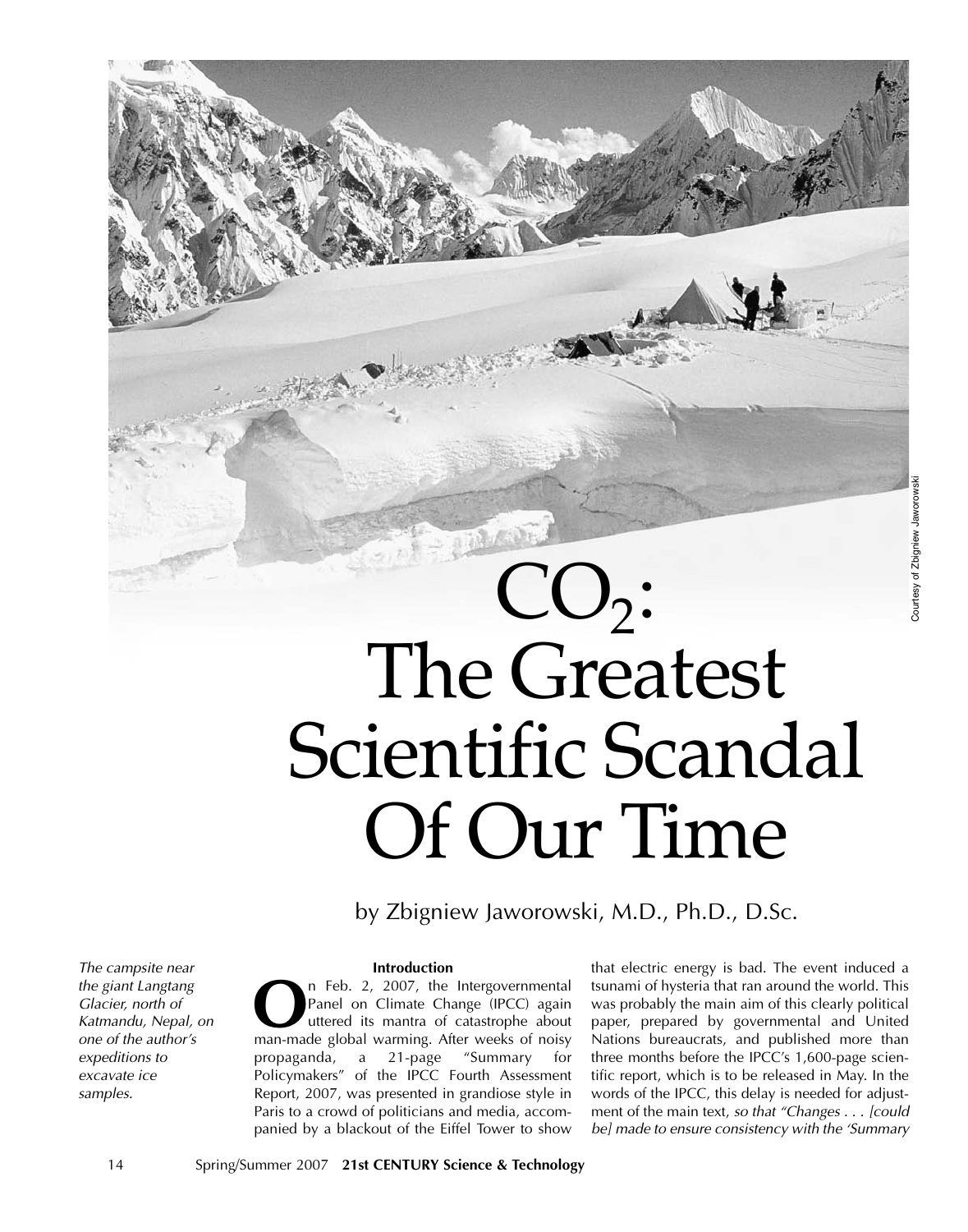for Policymakers.' " Not a single word in these 1,600 pages is to be in conflict with what politicians said beforehand in the summary!

This is a strange and unusual method of operation for a scientific report, and even stranger is the frankness of the IPCC's words about the delay, disclosing its lack of scientific integrity and independence. It is exactly the same modus operandi demonstrated in the three former IPCC reports of 1990, 1995, and 2001: First the politics, then the science.

The IPCC style was strongly criticized some years ago, in two editorials in Nature magazine (Anonymous 1994, Maddox 1991). In each of these criticisms, Nature used the United Nations Scientific Committee on the Effects of Atomic Radiation (UNSCEAR) as an ideal example of how an independent and objective scientific report should be prepared, in this case a report on the global risks from all sources of radiation, including nuclear weapons and Chernobyl. The UNSCEAR assessments presented each year to the U.N. General Assembly are regarded as a bible of the sci-

ence of ionizing radiation. Yes, UNSCEAR mostly fits Nature's description—but for a price. Because UNSCEAR's scientific reports often widely differed from the catastrophic views of the United Nations Environmental Programme or of the former U.N. Secretary-General, the U.N. bureaucracy has squeezed the finances of UNSCEAR, down to a level that caused almost a complete halt of its activity (Jaworowski 2002).

This obviously is not the case with the IPCC, which is stuffed with money, and in agreement with the U.N. politics, which are dominated by greens and misanthropic fanaticism. During the past six years, the President of the United States devoted nearly \$29 billion to climate research, leading the world with its unparalleled financial commitment (The White House 2007). This was about \$5 billion per year, more than twice the amount spent on the Apollo Program (\$2.3 billion per year), which in 1969 put man on the Moon. A side-effect of this situation, and

of politicizing the climate issue, was described by meteorologist Piers Corbyn in the Weather Action Bulletin, December 2000: "The problem we are faced with is that the meteorological establishment and the global warming lobby research bodies which receive large funding are now apparently so corrupted by the largesse they receive that the scientists in them have sold their integrity."

The question arises: Were the decisions concerning this enormous funding for global warming research taken out of genuine concern that the climate is allegedly changing as a result of  $CO<sub>2</sub>$  industrial emissions, or do some other undisclosed ideas stand behind this money, IPCC activity, Kyoto, and all the gruesome catastrophic propaganda the world is now exposed to? If this concern is genuine, then why do we not see a storm of enthusiastic environmentalists and United Nations officials demanding to replace all fossil-fuel plants with nuclear plants, which have zero emission of greenhouse gases, are environmentally friendly, more economical, and safe for plant workers and much safer for general population than other sources of energy (Jaworowski 2006)?

Why do we not see a global-scale effort to replace the internal combustion automobile engine with a zero-pollution compressed-air engine? An improved version of such an engine, invented in 1870 by Ludwik Mekarski, drove the trams in Nantes and Paris for 34 years after 1879, transporting millions of passengers. Pneumatic locomotives were working in the mines the world over until the end of the 1930s. A pneumatic car is not pie in the sky, but a real thing, now under construction, which in its

French version drives some 300 km before the air tank must be refilled, at a cost of about \$2 per 100 km. Can you imagine the beneficial, stabilizing consequences for global politics and economy, and for urban hygiene, of such a replacement, com-



Mark Garten/UN Photo

Maurice Strong

bined with a switch from oil, gas, and coal into nuclear energy? But at the November 2006 mass meeting in Nairobi of 6,000 followers of Kyoto (including U.N. Secretary-General Kofi Annan, the Presidents of Kenya and Switzerland, and a cortège



Tim Wirth

UN Photo

<sup>A</sup> sample trio of the Malthusians behind the global warming hysteria.



Richard Benedick

of ministers from some 180 countries), the participants were pressed to not even mention nuclear energy.<sup>1</sup>

The concern at the top about "climate change" is not genuine, and there are hidden motives behind the global warming hysteria. Although there is not the space in this paper to discuss these motives fully, they may be illustrated by the following citations (for full references, see Jaworowski 1999).

• Maurice Strong, who dropped out of school at age 14, established an esoteric global headquarters for the New Age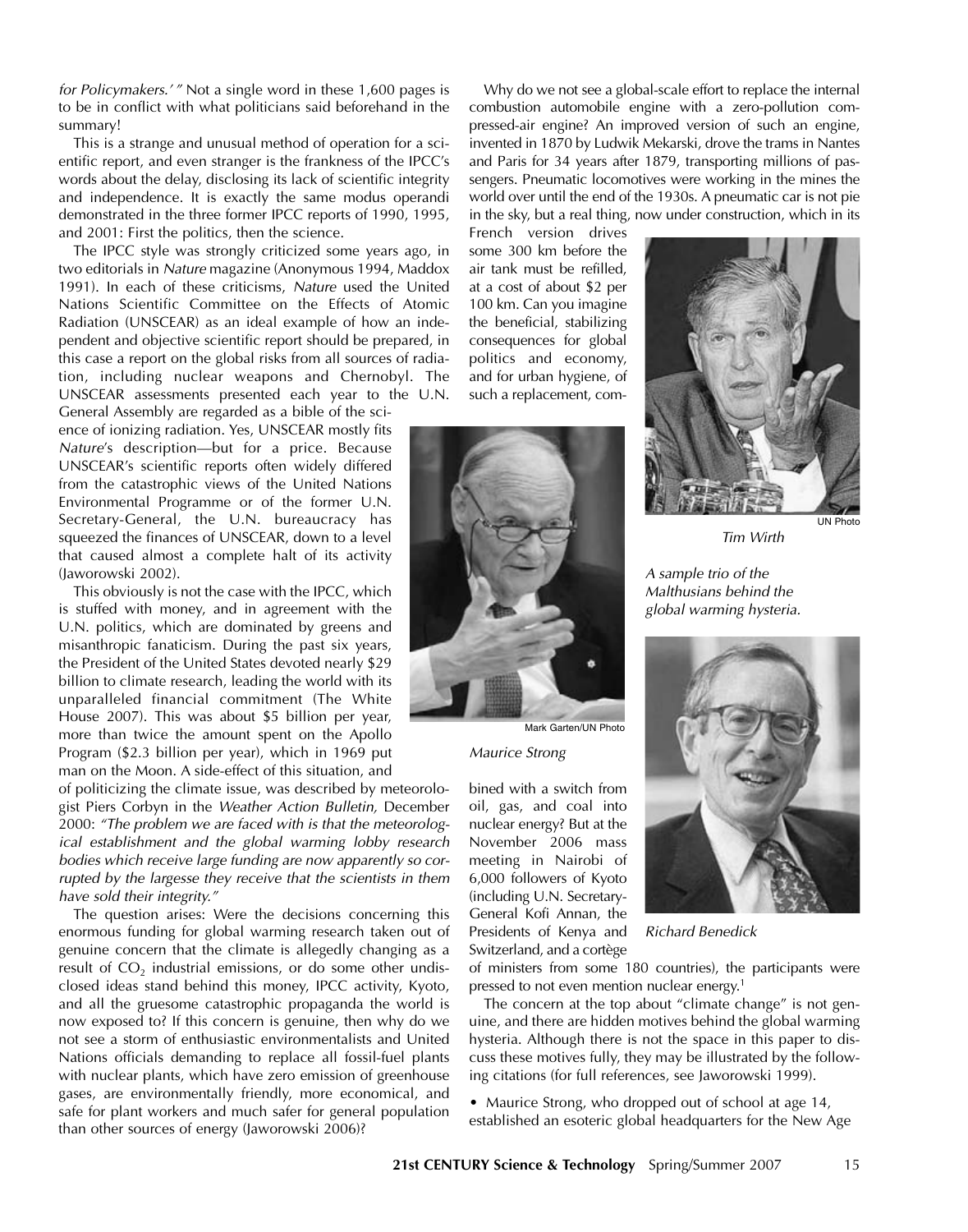movement in San Luis Valley, Colorado, and helped produce the 1987 Brundtland Report, which ignited today's Green movement. He later become senior advisor to Kofi Annan, U.N. Secretary-General, and chaired the gigantic (40,000 participants) "U.N. Conference on Environment and Development" in Rio de Janeiro in 1992. Strong, who was responsible for putting together the Kyoto Protocol with thousands of bureaucrats, diplomats, and politicians, stated: "We may get to the point where the only way of saving the world will be for industrial civilization to collapse."

Strong elaborated on the idea of sustainable development, which, he said, can be implemented by deliberate "quest of poverty . . . reduced resource consumption . . . and set levels of mortality control."

• Timothy Wirth, U.S. Undersecretary of State for Global Issues, seconded Strong's statement: "We have got to ride the global warming issue. Even if the

theory of global warming is wrong, we

will be doing the right thing in terms of economic policy and environmental policy."

• Richard Benedick, a deputy assistant secretary of state who headed policy divisions of the U.S. State Department, stated: "A global warming treaty must be implemented even if there is no scientific evidence to back the [enhanced] greenhouse effect."

## **The Four Basic IPCC Lies**

But let us switch back to the IPCC 2007 report. The four basic statements in the "Summary for Policymakers" are:

(1) Carbon dioxide, the most important anthropogenic greenhouse gas, increased markedly as a result of human activities, and its atmospheric concentration of 379 ppmv (parts per million, by volume) in 2005 by far exceeded the natural range of 180 to 300 ppmv over the last 650,000 years.

(2) Since 1750, human activities warmed the climate.

(3) The warmth of the last half-century is unusual, is the highest in at least the past 1,300 years, and is "very likely" caused by increases in anthropogenic greenhouse gas concentrations;

(4) Predictions are made that anthropogenic warming will continue for centuries, and between 2090 and 2099 the global average surface temperature will increase 1.1°C to 6.4°C. Various scare stories of global catastrophes are prophesied to occur if man-made  $CO<sub>2</sub>$  emissions are not curbed by drastic political decisions. The obvious beneficial effects of warming for man and all the biosphere are downplayed.

Except for  $CO<sub>2</sub>$ , all these points are garlanded with qualifications such as "likely," "very likely," "extremely likely," "with



The co-chairmen of the IPCC Working Group I, in Paris, Feb. 2, after the "Summary for Policymakers" was approved by the group: Susan Solomon (center) and Dahe Qin (right). At left is Martin Manning, head of the Technical Support Unit.

very high confidence," and "unequivocal."

In fact, to the contrary, all these points are incorrect.

The first "Summary for Policymakers" statement on the man-made increase of  $CO<sub>2</sub>$ , is a cornerstone of the IPCC report, and of the global warming edifice. This statement is a manipulation and a half-truth. It is true that  $CO<sub>2</sub>$  is "the most important anthropogenic [trace] greenhouse gas," but a much more important greenhouse factor is the water naturally present in the atmosphere, which contributes some 95 percent to the total greenhouse effect. This basic fact is not mentioned at all in the "Summary for Policymakers." Also not mentioned is the fact that 97 percent of the total annual emission of  $CO<sub>2</sub>$  into the atmosphere comes from natural emissions of the land and sea; human beings add a mere 3 percent. This man-made 3 percent of  $CO<sub>2</sub>$  emissions is responsible for a tiny fraction of the total greenhouse effect, probably close to 0.12 percent. Propositions of changing, or rather destroying, the global energy system because of this tiny human contribution, in face of the large short-term and long-term natural fluctuations of atmospheric  $CO<sub>2</sub>$ , are utterly irresponsible.

## **The Truth About Ice Cores**

Because carbon dioxide ice core records are regarded as a foundation of the man-made global warming hypothesis, let us dwell on them for a while.

The basic assumption behind the  $CO<sub>2</sub>$  glaciology is a tacit view that air inclusions in ice are a closed system, which permanently preserves the original chemical and isotopic composition of gas, and thus that the inclusions are a suitable matrix for reliable reconstruction of the pre-industrial and ancient atmosphere. This assumption is in conflict with ample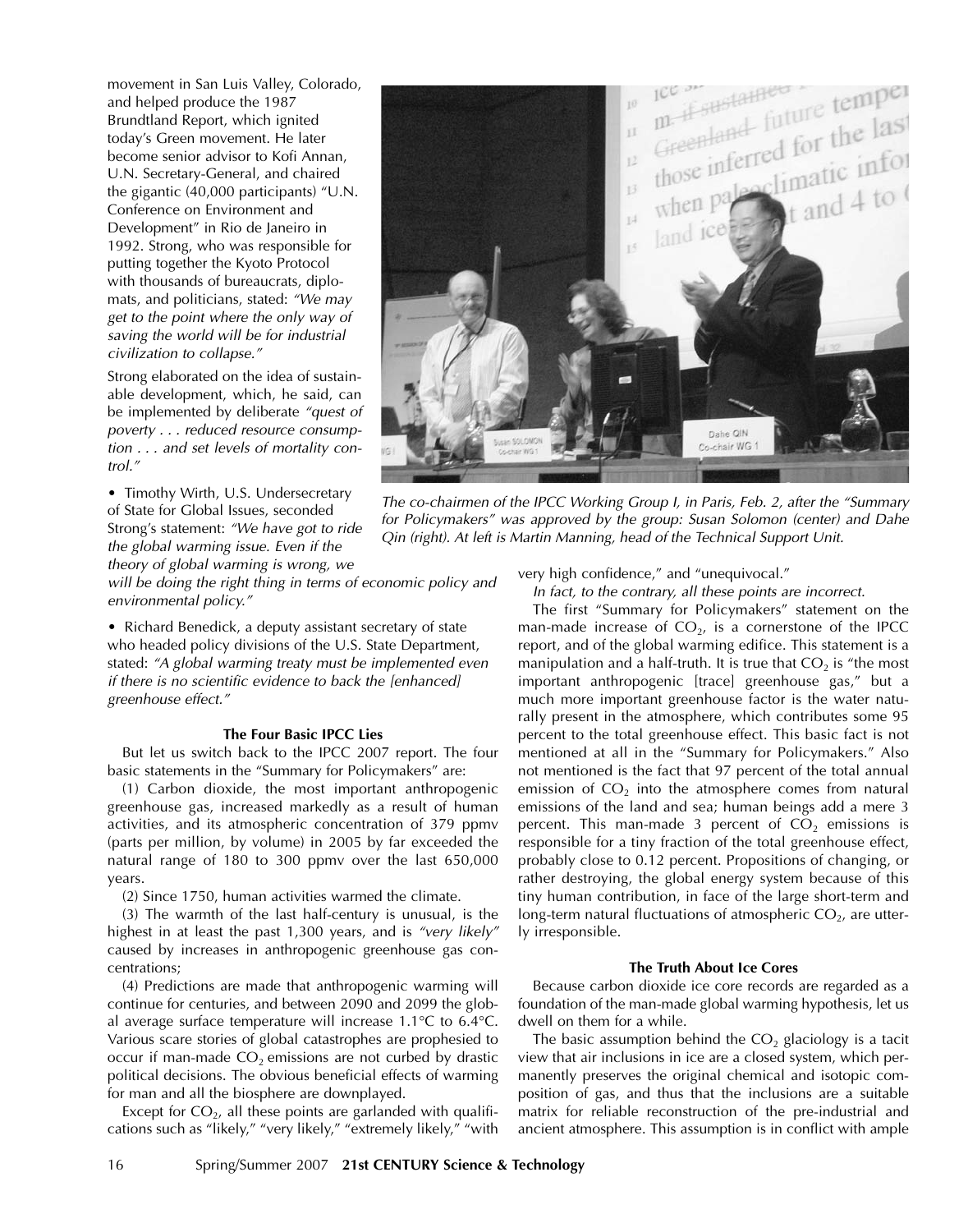evidence from numerous earlier  $CO<sub>2</sub>$  studies, indicating the opposite (see review in Jaworowski et al. 1992b).

Proxy determinations of the atmospheric  $CO<sub>2</sub>$  level by analysis of ice cores, reported since 1985, have been generally lower than the levels measured recently in the atmosphere. But, before 1985, the ice cores were showing values much higher than the current atmospheric concentrations (Jaworowski et al. 1992b). These recent proxy ice core values remained low during the entire past 650,000 years (Siegenthaler et al. 2005)—even during the six former interglacial warm periods, when the global temperature was as much as 5°C warmer than in our current interglacial!

This means that either atmospheric  $CO<sub>2</sub>$  levels have no discernible influence on climate (which is true), or that the proxy ice core reconstructions of the chemical composition of the ancient atmosphere are false (which is also true, as shown below).

It was never experimentally demonstrated that ice core records reliably represent the original atmospheric composition. Other proxies demonstrated that many millions of years ago,  $CO<sub>2</sub>$  levels in the atmosphere reached, at various times, 377 ppmv, 450 ppmv, and even 3,000 ppmv (Kurschner et al. 1996, Royer et al. 2001), and that during the past 10,000 years these levels were, as a rule, higher than 300 ppmv, fluctuating up to 348 ppmv (Kurschner et al. 1996, Royer et al. 2001, Wagner et al. 1999, Wagner et al. 2002). The results of these last studies prove false the assertion of stabilized Holocene  $CO<sub>2</sub>$  concentrations of 270 ppmv to 280 ppmv until the industrial revolution.

The results of the cited pre-1985 studies are strongly supported by direct  $CO<sub>2</sub>$  measurements, carried out in the preindustrial and 20th Century atmosphere (see below). About 2





Courtesy of Zbigniew Jawo

The author (right) working with ion exchange columns in a laboratory tent at Kahiltna Glacier, Alaska, 1977.

billion years ago, the  $CO<sub>2</sub>$  atmospheric level was 100 or perhaps even 1,000 times higher than today. According to today's climate models, the Earth would have been too hot for life at that time (Ohmoto et al. 2004). However, geologic evidence suggests there was not a Venus-style, "runaway warming." Instead, life flourished then in the oceans and land, with such

> enormously high levels of this "gas of life," from which our bodies and all living creatures are built (Godlewski 1873). Yet, Greens now call this gas a dangerous "pollutant."

> There are four other arbitrary assumptions behind the  $CO<sub>2</sub>$  glaciology. which were used to support the first assumption above:

> (1) No liquid phase occurs in the ice at a mean annual temperature of –24°C or less (Berner et al. 1977, Friedli et al. 1986, Raynaud and Barnola 1985).

> (2) The entrapment of air in ice is a mechanical process with no differentiation of gas components (Oeschger et al. 1985).

> (3) The original atmospheric air composition in the gas inclusions is preserved indefinitely (Oeschger et al. 1985).

> (4) The age of gases in the air bubbles is much younger than the age of the ice in which they are entrapped (Oeschger et al. 1985), the age difference ranging from several tens to several tenthousands of years.

> More than a decade ago, it was demonstrated that these four basic assumptions are invalid, that the ice cores cannot be regarded as a closed system, and that low pre-industrial concentrations of  $CO<sub>2</sub>$ , and of other trace greenhouse gases, are an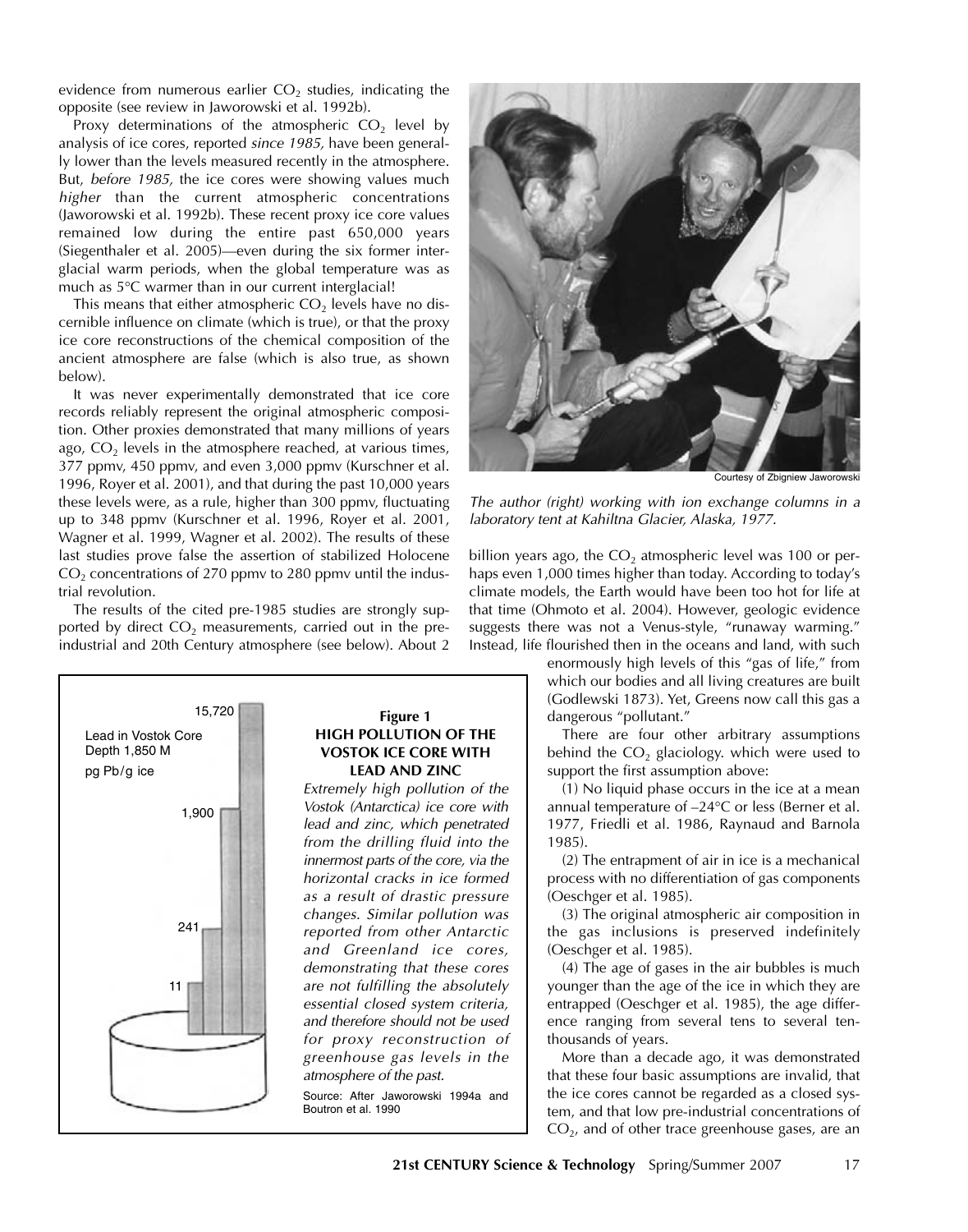

chemical composition of the gas content in the core: core volume expansion, ice crystal size, pressure of gas inclusions, disappearance of air bubbles with increasing pressure resulting from the formation of gas clathrates, formation of secondary gas cavities resulting from the dissociation of clathtrates at lower pressures. Source: After Jaworowski et al., 1992b and Boutron et al. 1987

artifact, caused by more than 20 physical-chemical processes operating in situ in the polar snow and ice, and in the ice cores. Drilling the cores is a brutal and polluting procedure, drastically disturbing the ice samples—Figures 1 and 2 (Jaworowski 1994a, Jaworowski et al. 1990, Jaworowski et al. 1992a, and Jaworowski et al. 1992b).

Some of these processes, which all cause fractionation of air

pheric pressure), and that it minimizes variations and reduces the maximums (Hurd 2006).

This is illustrated by comparing for the same time period, about 7,000 to 8,000 years before the present, two types of proxy estimates of  $CO<sub>2</sub>$ . The ice core data from the Taylor Dome, Antarctica, which are used to reconstruct the IPCC's official historical record, feature an almost completely flat

components, are related to the solubility of gases: In cold water,  $CO<sub>2</sub>$  is more than 70 times more soluble than nitrogen  $(N_2)$  and more than 30 times more soluble than oxygen  $(O_2)$ . Liquid water is commonly present in the polar snow and ice, even at the eutectic temperature of –73°C (see review in Jaworowski et al. 1992b).

Therefore, the conclusions on low pre-industrial atmospheric levels of greenhouse gases cannot be regarded as valid, before experimental studies exclude the existence of these fractionation processes. Such studies were proposed by this author (Jaworowski 1994a, Jaworowski et al. 1992b), but for years they were not performed. In response to criticism of the reliability of ice records,  $CO<sub>2</sub>$ glaciologists could only state that the ice core record itself proves that the changes in greenhouse gases are not caused by post-deposition processes, but accurately reflect atmospheric changes (Raynaud et al. 1993).

Only recently, many years after the ice-based edifice of anthropogenic warming had reached a skyscraper height, did glaciologists start to study the fractionation of gases in snow and ice (for example, Killawee et al. 1998), and the structure of snow and firn which might play a first-order role in changing gas chemistry and isotopic profiles in the ice sheets (Albert 2004, Leeman and Albert 2002, and Severinghaus et al. 2001). Recently, Brooks Hurd, a high-purity-gas analyst, confirmed the previous criticism of ice core  $CO<sub>2</sub>$  studies. He noted that the Knudsen diffusion effect, combined with inward diffusion, is depleting  $CO<sub>2</sub>$  in ice cores exposed to drastic pressure changes (up to 320 bars—more than 300 times normal atmos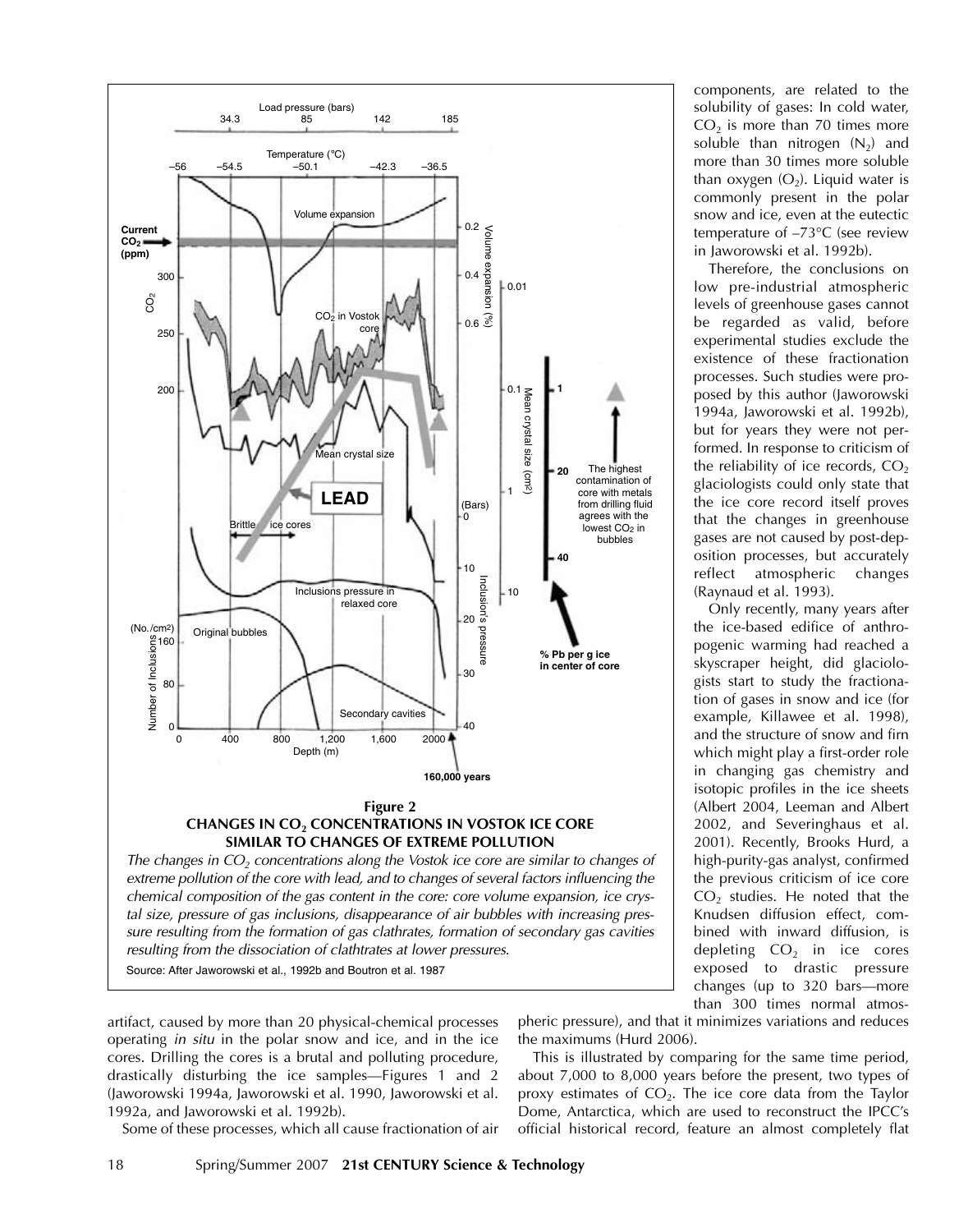time trend and range, 260 to 264 ppmv (Indermuhle et al. 1999). On the other hand, fossil leaf stomata indices<sup>2</sup> show  $CO<sub>2</sub>$  concentrations ranging widely by more than 50 ppmv, between 270 and 326 ppmv (Wagner et al. 2002). This difference strongly suggests that ice cores are not a proper matrix for reconstruction of the chemical composition of the ancient atmosphere.

The  $CO<sub>2</sub>$  ice core data are artifacts caused by processes in the ice sheets and in the ice cores, and have concentration values about 30 to 50 percent lower than in the original atmosphere. Ice is an improper matrix for such chemical studies, and even the most excellent analytical methods cannot be of help when the matrix and samples are wrong.

Before basic research on gas differentiation was even started, a plethora of glacier studies on temporal trends of greenhouse gases had been published during past decades, aiming to demonstrate that: (1) these gases are responsible for climatic changes, and (2) that their level in the atmosphere was increased by human activity. These studies are beset with a unilateral interpretation and manipulation of data, and with an arbitrary rejection of both the high greenhouse gas readings from the pre-industrial ice, and the low readings from the contemporary samples (Jaworowski 1994a, Jaworowski et al. 1992b).

Were the  $CO<sub>2</sub>$  ice core data and their interpretation correct, then they should be treated as evidence that during the past 650,000 years,  $CO<sub>2</sub>$  had no discernible effect on the global temperature. This for two reasons: first, the temperature increase appears before the claimed increase in  $CO<sub>2</sub>$ ; and second, there are monotonically low proxy  $CO<sub>2</sub>$  levels in the ice cores during the periods of warm climate, both in ancient and modern times.

In the ice cores, the isotopically determined temperature signal and the signal of  $CO<sub>2</sub>$  air concentrations are out of phase by hundreds to several thousands of years (Jaworowski et al. 1992b), with the temperature increases always preceding the rising  $CO<sub>2</sub>$  levels, not the reverse (Caillon et al. 2003, Fischer et al. 1999, Idso 1988, Indermuhle et al. 2000, Monnin et al. 2001, and Mudelsee 2001). This suggests that the increasing temperature of the atmosphere is the causative factor for  $CO<sub>2</sub>$  increases, probably via higher erosion of the land and gas exhalation from the warmer ocean.

We have observed this in modern times. Solubility of  $CO<sub>2</sub>$  in warm water is lower than it is in cold. When climate warms, less  $CO<sub>2</sub>$  can be retained in the upper 3,000-meter layer of oceans, and it is exhaled into the atmosphere, where the  $CO<sub>2</sub>$ content is more than 50 times lower than it is in the ocean. This is the reason that between 1880 and 1940, when the global average temperature warmed up by about 0.5°C, the direct measurements in the atmosphere registered a very large increase of  $CO<sub>2</sub>$ , from about 290 ppmv in 1885 up to 440 ppmv in 1940—about 60 ppmv higher than now (Beck 2007). In this period, the man-made emissions of  $CO<sub>2</sub>$  increased only by a factor of 5. Then, between 1949 and 1970, the global temperature decreased by about 0.3°C, and the atmospheric  $CO<sub>2</sub>$  level dropped to about 330 ppmv (Boden et al. 1990). Now, when man-made  $CO<sub>2</sub>$  emissions are 30 times higher than in 1880 (Marland et al. 2006), the  $CO<sub>2</sub>$  atmospheric level is similar to that recorded before the 1940s climatic warm



1958 do not represent the atmospheric concentrations, but the artifacts caused by depletion of  $CO<sub>2</sub>$  from ice, and by arbitrarily changing the age of samples.

event.

The  $CO<sub>2</sub>$  concentrations in the air inclusions in ice, which are assumed to be pre-industrial or ancient, are always about 100 ppmv below the current atmospheric level (Indermuhle et al. 1999, Pearman et al. 1986, Petit et al. 1999; see also the review in Jaworowski et al. 1992b). Yet, during the past 420,000 years, the climate was often much warmer than the present, (Andersen et al. 2004, Chumakov 2004, Ruddiman 1985, Shackleton and Opdyke 1973, Zubakov and Borzenkova 1990, and Robin 1985). Even about 120,000 years ago, when the global surface temperature was as much as 5°C higher than now (Andersen et al. 2004), the atmospheric  $CO<sub>2</sub>$  concentration derived from glacier data was only 240 ppmv (Petit et al. 1999)—that is, below the current level by some 130 ppmv.

More recently, during the Holocene (8,000 to 10,000 years before the present) when the temperature of the Arctic was 5°C warmer than now (Brinner and al. 2006), ice core records show a  $CO<sub>2</sub>$  level of about 260 ppmv (IPCC 2007).

#### **The Hockey Stick Curves**

On the basis of assumption piled upon assumption, several versions of CO<sub>2</sub> "hockey stick curves" were compiled, by combining the distorted proxy ice core data and the recent direct atmospheric  $CO<sub>2</sub>$  measurements. The authors of such studies claimed that their curves represent the atmospheric  $CO<sub>2</sub>$  levels during the past 300 years (Neftel et al. 1985, Pearman et al. 1986, Siegenthaler and Oeschger 1987), or the past 10,000 years (in the "Summary for Policymakers"), Figure 3, or even the past 400,000 years (Wolff 2003). They all show low pre-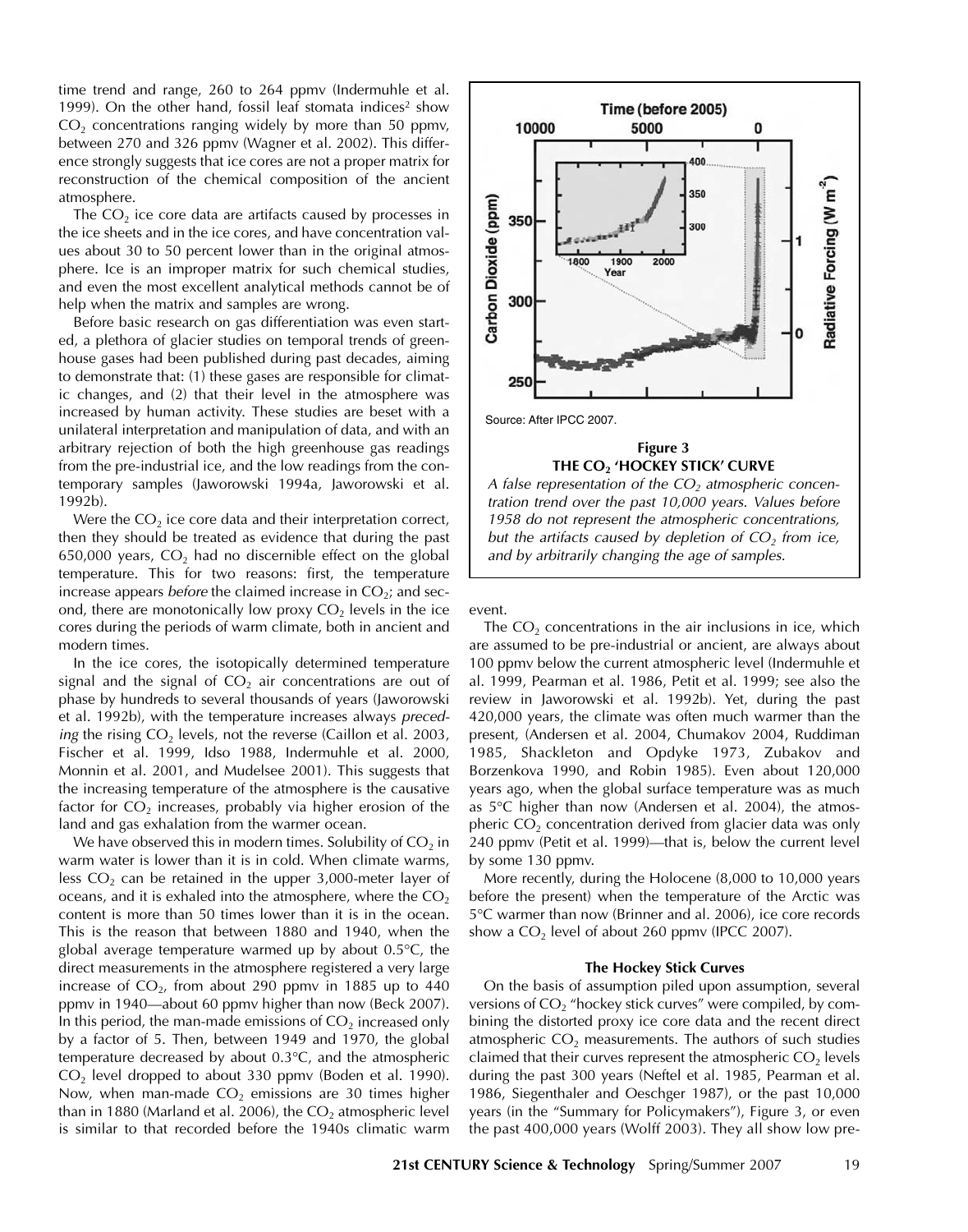

industrial  $CO<sub>2</sub>$  concentrations, ranging from about 180 to 280 ppmv during the past 400,000 years, and soaring up to about 370 ppmv at the end of the 20th Century. These socalled hockey stick curves were published countless times as a proof of the anthropogenic increase of  $CO<sub>2</sub>$  in the atmosphere. They were created by illegitimately mixing the false proxy ice core data with direct measurements in the atmosphere.

However, the worst manipulation was the arbitrary changing of the age of the gas trapped in the upper part of the core, where the pressure changes were less drastic than in the deeper parts. In this part of the core, taken from Siple, Antarctica, the ice was deposited in the year 1890, and the  $CO<sub>2</sub>$  concentration in it was 328 ppmv (Friedli et al. 1986, Neftel et al. 1985), and not the 290 ppmv needed to prove the man-made warming hypothesis. The same  $CO<sub>2</sub>$  concentration of 328 ppmv was measured in the air collected directly from the atmosphere at the Mauna Loa volcano, Hawaii, 83 years later in 1973 (Boden et al. 1990). So, it was shockingly clear that the pre-industrial level of  $CO<sub>2</sub>$  was the same as in the second half of the 20th Century.

To solve this "problem," these researchers simply made an ad hoc assumption: The age of the gas recovered from 1 to 10 grams of ice was arbitrarily decreed to be exactly 83 years younger than the ice in which it was trapped! This was not supported by any experimental evidence, but only by assumptions which were in conflict with the facts (Jaworowski 1994a, Jaworowski et al. 1992b). The "corrected" proxy ice data were then smoothly aligned with the direct atmospheric measurements from Mauna Loa (Figures 4a and 4b).

Thus, falsified  $CO<sub>2</sub>$  "hockey stick curves" were presented in all the IPCC reports, including Figure 3 in the "Summary for Policymakers" in 2007. These hockey sticks were credulously

accepted by almost everyone, together with other information on greenhouse gases determined in the ice cores, which were plagued by improper manipulation of data, an arbitrary rejection of high readings from old ice, and an arbitrary rejection of the low readings from the young ice, simply because they did not fit the preconceived idea of man-made global warming. It is a habit that become all too common in greenhouse gas and other environmental studies (Jaworowski 1994a, Jaworowski 1994b, and Jaworowski et al. 1992b).

#### **Direct CO2 Measurements in the Atmosphere**

We thus find ourselves in the situation that the entire theory of man-made global warming—with its repercussions in science, and its important consequences for politics and the global economy—is based on ice core studies that provided a false picture of the atmospheric  $CO<sub>2</sub>$  levels. Meanwhile, more than 90,000 *direct* measurements of  $CO<sub>2</sub>$  in the atmosphere, carried out in America, Asia, and Europe between 1812 and 1961, with excellent chemical methods (accuracy better than 3 percent), were arbitrarily rejected. These measurements had been published in 175 technical papers. For the past three decades, these well-known direct  $CO<sub>2</sub>$  measurements, recently compiled and analyzed by Ernst-Georg Beck (Beck 2006a, Beck 2006b, Beck 2007), were completely ignored by climatologists—and not because they were wrong. Indeed, these measurements were made by top scientists, including two Nobel Prize winners, using the techniques that are standard textbook procedures in chemistry, biochemistry, botany, hygiene, medicine, nutrition, and ecology. The only reason for rejection was that these measurements did not fit the hypothesis of anthropogenic climatic warming. I regard this as perhaps the greatest scientific scandal of our time.

From among this treasure of excellent data (ranging up to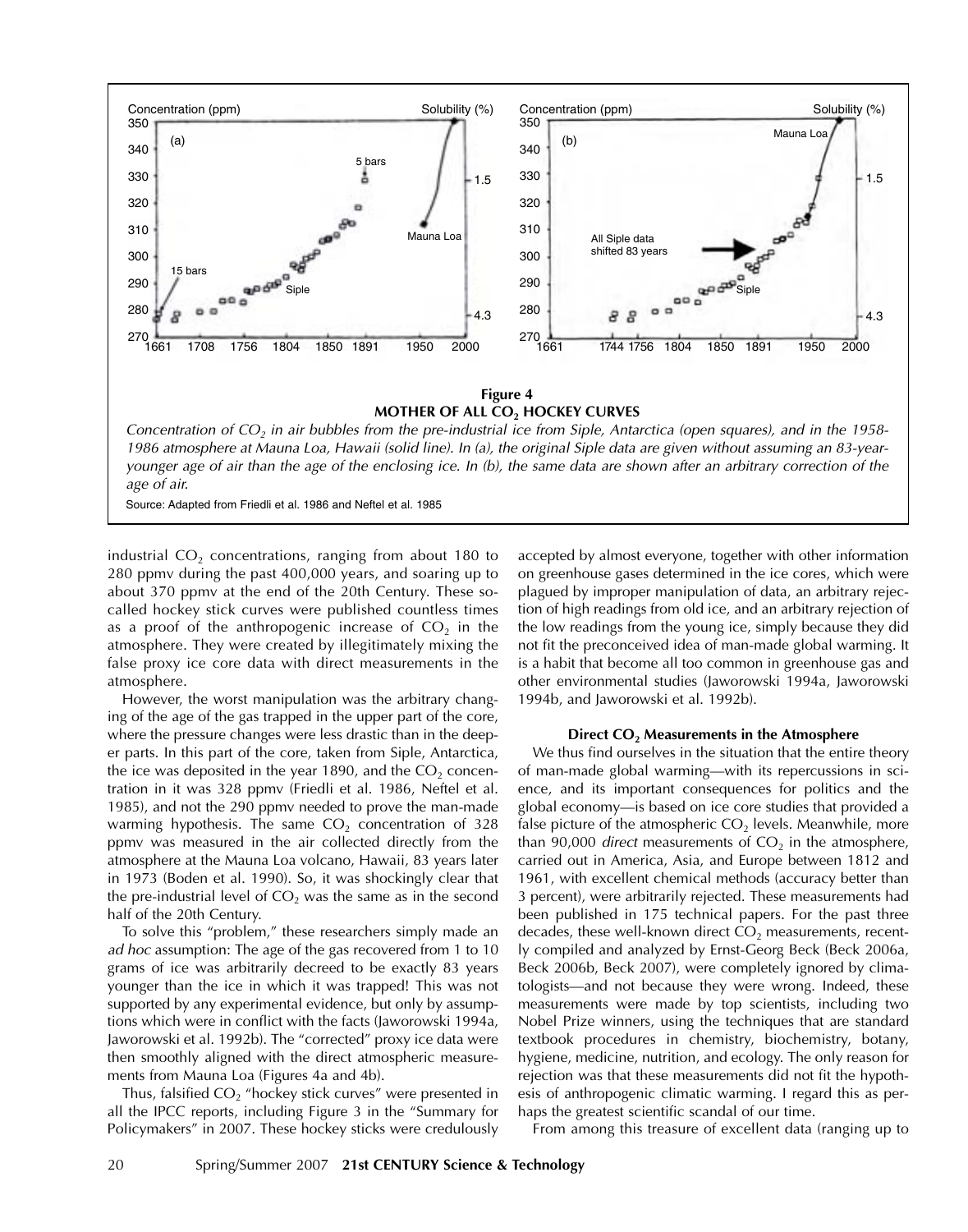

Source: Adapted from Beck 2007

550 ppmv of measured  $CO<sub>2</sub>$  levels), the founders of the anthropogenic global warming hypothesis (Callendar 1949, Callendar 1958, and From and Keeling 1986) selected only a tiny fraction of the data and doctored it, to select out the low concentrations and reject the high values—all in order to set a falsely low pre-industrial average  $CO<sub>2</sub>$  concentration of 280 ppmv as the basis for all further climatic speculations. This manipulation has been discussed several times since the 1950s (Fonselius et al. 1956, Jaworowski et al. 1992b, and Slocum 1955), and more recently and in-depth by Beck 2007.

The results of Ernst-Georg Beck's monumental study of a large body of direct atmospheric  $CO<sub>2</sub>$  measurements from the 19th and 20th Century, smoothed as five-year averages, are presented in Figure 5. The measurements show that the most important political message of the IPCC in 2007 is wrong: It is not true that the  $CO<sub>2</sub>$  atmospheric level during the pre-industrial era was about 25 percent lower than it is now, and it is not true that anthropogenic emissions of  $CO<sub>2</sub>$ have caused what is actually our beneficially warm climate today.

Direct atmospheric measurements indicate that between 1812 and 1961, the concentrations of  $CO<sub>2</sub>$  fluctuated by about 150 ppmv, up to values much higher than those of today. Except for the year 1885, these direct measurements were always higher than the ice core data, which are devoid of any variations. During the 149 years from 1812 to 1961, there were three periods when the average  $CO<sub>2</sub>$  concentration was much higher than it was in 2004, 379 ppmv (IPCC 2007): Around the year 1820, it was about 440 ppmv; around 1855, it was 390 ppmv; and around 1940, it was 440 ppmv. Data compiled by Beck (Beck 2007) suggest also that changes of the  $CO<sub>2</sub>$  atmospheric concentration *followed*, rather than preceded, the temperature changes. These findings make the manmade global warming hypothesis invalid.

#### **Anthropogenic Warming That Isn't**

The second most important message of the "Summary for Policymakers" of 2007 is that "Most of the observed increase in globally averaged temperatures since the mid-20th century is very likely due to the observed increase in anthropogenic greenhouse concentrations." However, neither the "Summary for Policymakers" document, nor the three former IPCC reports, supported this statement with any convincing scientific evidence.

The infamous temperature hockey stick curve, the leading symbol of the IPCC report in 2001, was created to show that the global average temperature in the 1990s was unusual and the highest in the past 1,000 years. The Medieval Warming (the years 950 to 1300), well documented in the former IPCC reports, disappeared from this hockey stick curve, as did the earlier Roman Warm Period (200 B.C. to 600 A.D.), the Holocene Warm Period (8,000 to 5,000 years before the present), and the deep cooling of the Little Ice Age (the years 1350 to 1850)—Figure 6.

The fraudulence of this hockey stick curve was documented by Legates 2002, Legates 2003, McIntyre and McKitrick 2003, Soon 2003, Soon and Baliunas 2003, and Soon et al. 2003. But criticism of the IPCC 2001 hockey stick curve of temperature appeared to be a mine field: The six editors of the journal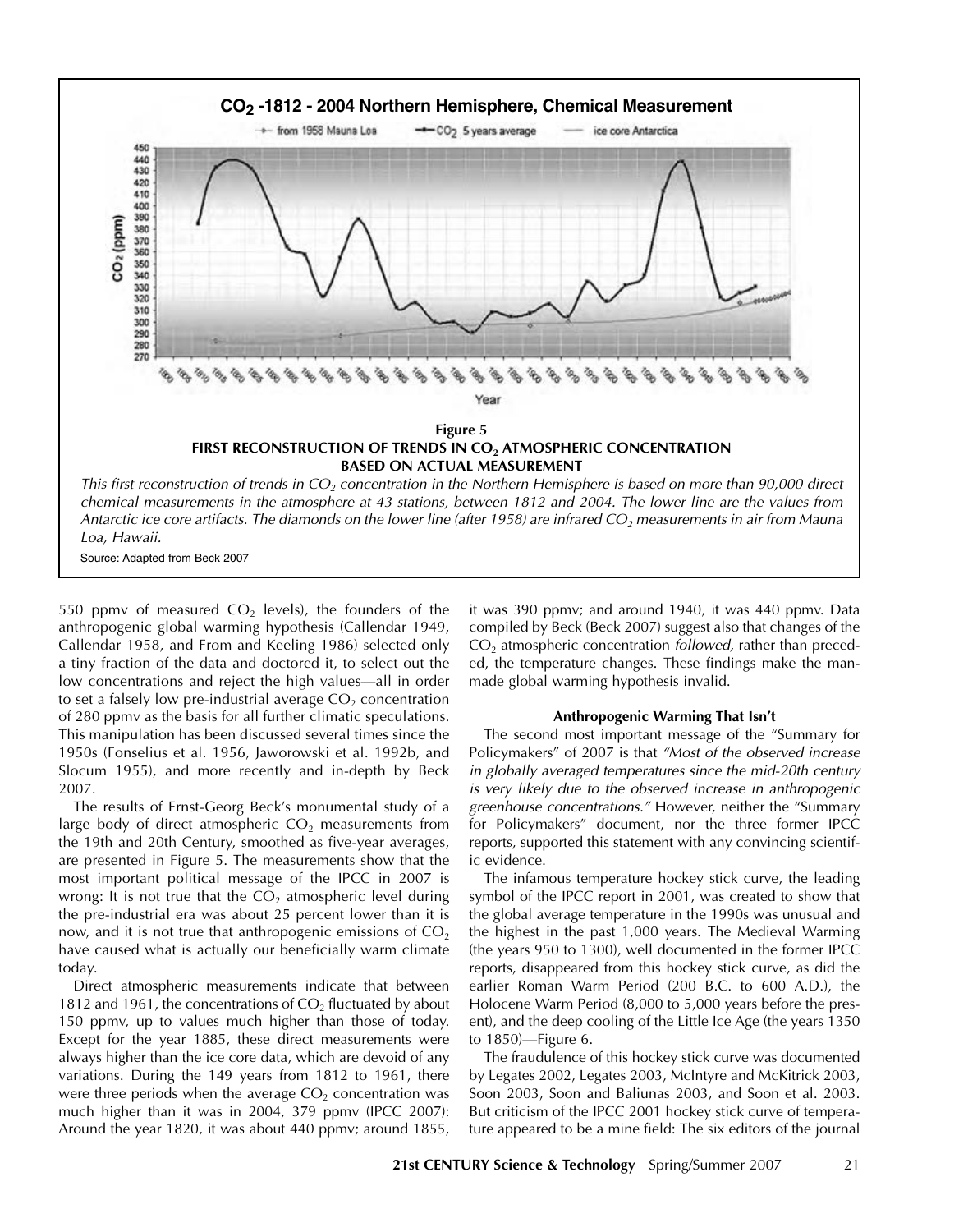

Climate Research who dared to publish the Soon and Baliunas 2003 paper were fired by the publisher. In the "Summary for Policymakers" 2007 report, the IPCC truncated its original 1,000-year-long hockey stick temperature curve by a factor of 10, starting it at 1850, exactly at the time when the Earth's climate began to recover by natural forces from the Little Ice Age, when the emissions of  $CO<sub>2</sub>$  had been 135 times lower than they are now (Marland et al. 2006).

This natural recovery from the Little Ice Age is interpreted by the IPCC as a man-made calamity; the IPCC regards the last 50 years as the warmest in the past 1,300 years because of fossil fuel burning. This monothematic line of thinking does not take into account the astronomical evidence that these last 50 years have had the highest solar activity of the past several thousand years. There has not been an equally high activity of the Sun since more than 8,000 years ago (Figure 7), and the Sun has been the dominant cause of the strong warming during the past three decades (Solanki et al. 2004).

# **Cosmoclimatology: Cosmic Rays and the Sun Rule the Climate**

For about the past 15 years, we have had a rapid development of a new scientific field: cosmoclimatology. It was started by a seminal paper by Friis-Christensen and Lassen in 1991, in which they documented a close relationship between solar activity and the surface temperature of the Earth. (This development was reviewed by Svensmark in 2007.) Later studies demonstrated that the main mechanism by which cosmic factors regulate our weather are cosmic rays penetrating the Earth's atmosphere. Their flux is determined by fluctuations of magnetic fields of the Sun and by the Solar System migration over the varying environments of the Milky Way, with different concentration of dust and activity of novas.

The variations of cosmic-ray flux are an order of magnitude greater than those caused by the Sun. Cosmic rays rule the climate by producing an ionization of air molecules at the rate required to have a measurable impact on climate. Ionization helps to create condensation nuclei in the troposphere, needed for cloud formation. At low solar activity (or in some parts of Milky Way), more cosmic radiation penetrates into the troposphere, and more clouds are formed, which act as an umbrella to protect the Earth against irradiance by the Sun.

Recently, experimental evidence was provided for a mechanism by which cosmic rays can affect the cloud cover (Svensmark 2007). This cover exerts a strong cooling effect, which offers a mechanism for solar-driven climate change that is much more powerful than the small 0.1 percent variations in the solar irradiance.

According to Khilyuk and Chilingar (2006), the total anthropogenic  $CO<sub>2</sub>$  emission throughout human history constitutes less than  $0.00022$  percent of the total  $CO<sub>2</sub>$  amount naturally degassed from the mantle of the Earth during geological history. Anthropogenic  $CO<sub>2</sub>$  emission is negligible in any energymatter transformation processes changing the Earth's climate. The forces of nature that are driving the climate (solar irradiation, fluctuating along with solar activity and orbital deviations, outgassing, and microbial activities) are 4 to 5 orders of magnitude greater than the corresponding anthropogenic impacts on the Earth's climate (such as heating and emission of greenhouse gases), even without accounting for the cosmic ray influences.

Human beings may be responsible for less than 0.01°C of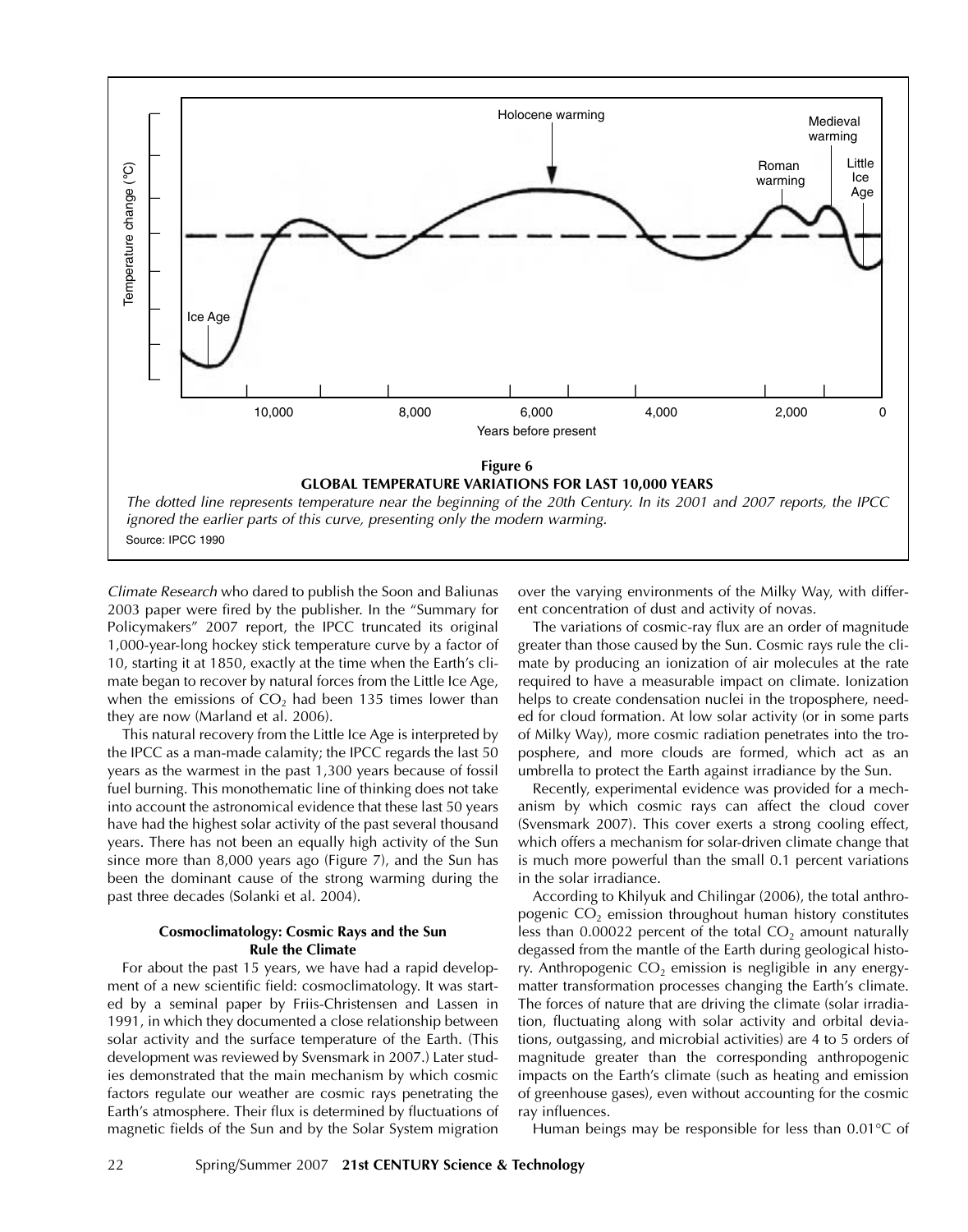

for the years 11,000 before the present, and from telescopic observations since the year 1610. The level of solar activity during the past 70 years is exceptionally high. The previous high activity occurred more than 8,000 years ago.

Fluctuations of solar activity are followed by cosmic ray flux, the lower energy fraction of which is presently 40 percent lower than in 1900. There is a general similarity between the Sunspot number and temperature fluctuations: Both show a slowly decreasing trend just prior to 1900, followed by a steep rise that is unprecedented during the last millennium. See, for example, Usoskin et al. 2003.



lows almost exactly the solar activity reflected by the length of the sunspot cycle (black line).

warming during the last century; the hypothesis that the currently observed "Modern Warming" is a result of anthropogenic  $CO<sub>2</sub>$ , and of other greenhouse gas emissions, is a myth.

The cosmoclimatic factors account for climate fluctuations on the decadal, centennial, and millennial timescales. During the Little Ice Age (1350 to 1850) the exceptionally weak solar magnetic field of the Sun, reflected by an extremely low sunspot number during the Maunder Minimum (1645 to 1715), coincided with its coldest phase. Another sunspot minimum, the Dalton Minimum of the early 19th Century, was associated with another cold phase.

On the other hand, the Medieval Warm and the Modern Warm periods showed excellent matches with the low cosmic ray intensities, governed by solar cycles. During the past several 10,000s to 6,000 years, temperature events corresponded well to solar perturbations, suggesting that the driving force of the Holocene temperature fluctua-

tions was caused by solar activity, and related to this, by cosmic ray flux (Bashkirtsev and Mashnich 2003, Dergachev and Rasporov 2000, Friis-Christensen and Lassen 1991, Marsh and Svensmark 2000, Svensmark and Friis-Christensen 1997, Xu et al. 2005, Xu et al. 2006, Bago and Buttler 2000, and Soon et al. 2000), rather than by  $CO<sub>2</sub>$  changes, which lag behind the temperature changes, and appear to be an effect, not the cause of temperature variations (Figure 8).

Over the past 750,000 years, the rate of change of global ice volume was fluctuating in exact agreement with the summertime insolation at the northern high latitudes, in agreement with the Milankovitch theory (Roe 2006). In this study it was also found that variations in melting precede variations in atmospheric  $CO<sub>2</sub>$ , suggesting that  $CO<sub>2</sub>$  variations play a relatively weak role in driving changes in global ice volume, compared to solar influence.

Over the longer intervals, the changing galactic environment of the Solar System had dramatic consequences in the past, including "Snowball Earth" episodes (2,300 million and 700 million years ago), when all the Earth was frozen. The climate fluctuated rather regularly throughout the past 3 billion years of the Earth's history, evolving gradually towards cooling and the increased frequency, duration, and scale of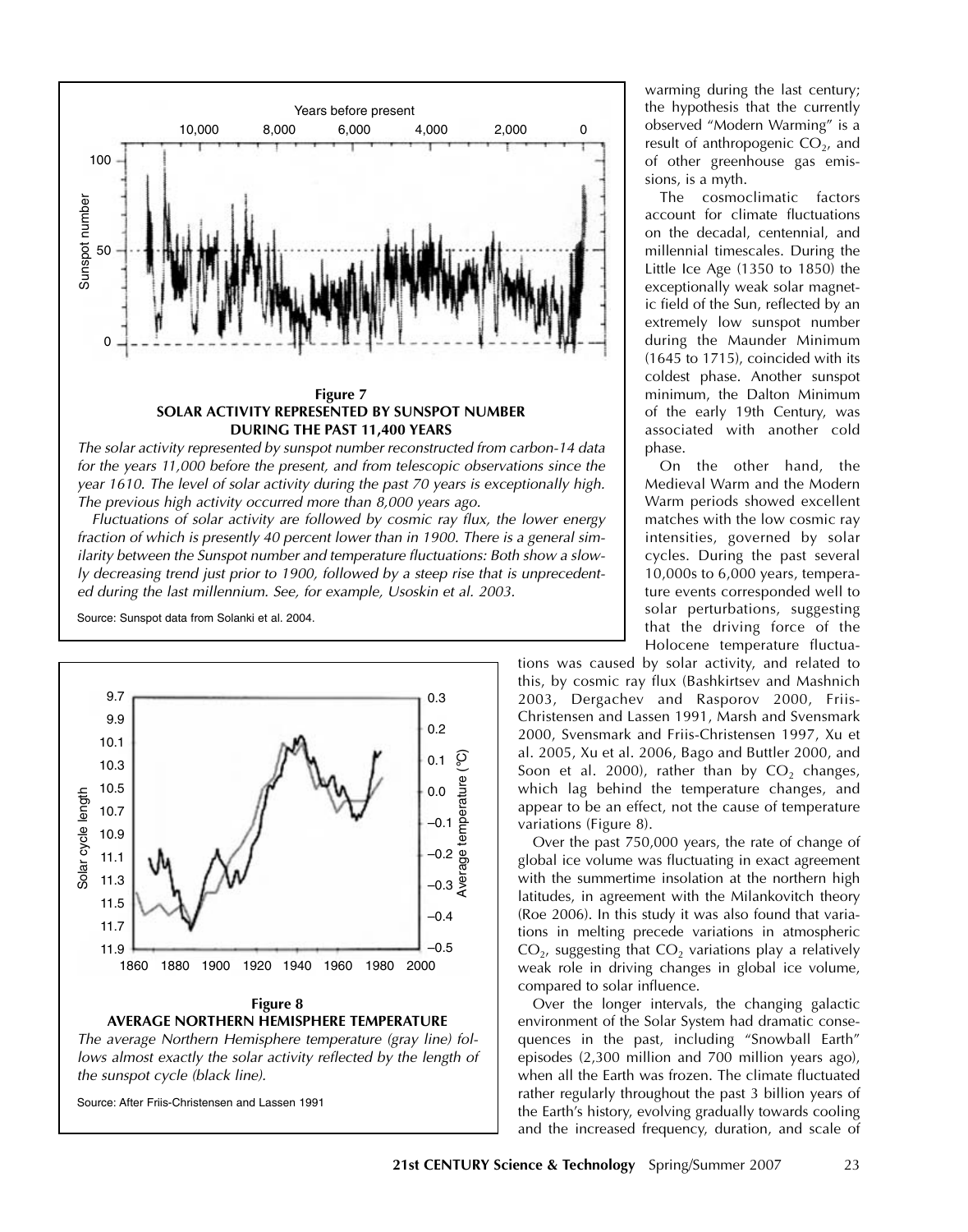

The upper line represents the average surface temperatures at five locations in Antarctica between 1800 and 1999, as reconstructed from stable isotope measurements of ice. The lower line represents direct  $CO<sub>2</sub>$  measurements in the atmosphere in the Northern Hemisphere. The dashed line are data from Mauna Loa, Hawaii. Source: Upper line, from Schneider et al. 2006; lower line from Beck 2007 and NOAA 2006

glaciation (Chumakov 2004). Periodic climatic changes, recognizable by geological methods, can be divided into five categories: (1) super-long fluctuations (approximately 150 million years); (2) long fluctuations (a few to 15 million years); (3) middle fluctuations (1 million to about 10 million years); (4) short fluctuations (few tens to hundreds of thousands of years); and (5) ultra-short fluctuations (millennial, centennial, and shorter).

During the Phanerozoic Era (the past 545 million years) the Earth passed through four super-long climate cycles, probably related to the cosmic ray flux changes, caused by passages of the Solar System through various environments of the spiral arms of the Milky Way (Shaviv and Veizer 2003).

The temperature fluctuations during the Phanerozoic varied in accordance with the cosmic ray flux, but revealed no relationship to  $CO<sub>2</sub>$  content in the atmosphere. Two long and extensive glaciations occurred in this period, at the time of  $CO<sub>2</sub>$  minima, at about 300 million years before the present, and were interpreted as an indication that the  $CO<sub>2</sub>$  atmospheric greenhouse effect was a principal control of climate over geologic time (Berner 1998).

However, long and extensive glaciations also existed twice, between 353 and 444 million years ago, when the  $CO<sub>2</sub>$  level in the atmosphere was up to 7 and 17 times higher than today (Chumakov 2004). The paleogeographic studies provided proxy data on global climatic gradients in the Phanerozoic (Berner 1997), which show no relationship with the  $CO<sub>2</sub>$ atmospheric concentration estimated by Boucot et al. in 2004. Assigning a long-term principal control of climate to trace concentrations of a single agent, the  $CO<sub>2</sub>$  gas, which currently contributes about 2 percent to the total greenhouse effect (Lindzen 1991), and neglecting the 98 percent contribution of water, and the contribution from the other factors listed below, conflicts with the cosmoclimatic data.

The temperature fluctuations in five Antarctic regions, reconstructed from the ice core stable isotope records

between 1800 and 1999, are similar to the  $CO<sub>2</sub>$  fluctuations measured directly in the atmosphere since 1812 (Figure 9). According to the IPCC, the highest rise of temperature caused by the emission of anthropogenic greenhouse gases, should occur in Antarctica and the Arctic. These predictions do not fit the temperature data in Figure 9, which, according to Schneider et al. 2006, are also representative for the whole Southern Hemisphere. In Antarctica, the temperature in the 1990s was lower than during many decades in the past two centuries, and much lower than the mean for 1961 to 1990, represented by the zero line.

In the northern part of the Earth, direct temperature measurements in the boreholes at the Summit and Dye sites in Greenland (Figure 10) demonstrated that during the last 8,000 years, the temperature in the Arctic fluctuated similarly as the proxy global temperature reconstructed in the IPCC 1990 report (Figure 6), and that at the end of 20th Century, the temperature in the Arctic was lower than during the Medieval and Holocene Warmings. The proxy temperature reconstruction spanning nearly 2,500 years at Taimyr

Peninsula in Russia (poleward of 70° N) revealed also the Holocene, Medieval, and Modern Warmings, with the first two warmer than the 20th Century one, in which the temperature peak appeared around 1940 (Naurzbayev et al. 2002).

Instrumental measurements of surface air temperature in the Arctic were started in 1874 in Greenland, followed by stations at Spitsbergen, Canada, and Russia. Since that year, until about 2000, the highest temperature at 37 Arctic and 6 sub-Arctic stations was observed in the 1930s, and was higher by about 2 to 5°C than those occurring prior to the 1920s. Even in the 1950s, the temperature in the Arctic was higher than in the 1990s. In Greenland, the level of temperature in the 1980s and in the 1990s was similar to that observed in the 19th Century (Przybylak 2000).

Other instrumental records covering the last 100 years demonstrate similar temperature fluctuations in the Arctic. According to Chylek et al. (2004), instrumental temperature measurements in Greenland show that the highest temperature there occurred in the 1920s, when in less than 10 years it increased by 2 to 4°C, and at some stations even by 6°C. At that time, the anthropogenic emissions of  $CO<sub>2</sub>$  were nine times lower than now (Marland et al. 2006).

Since 1940, however, the Greenland coastal data have predominantly undergone cooling. At the summit of the Greenland ice sheet, the summer average temperature has decreased at a rate of 2.2°C per decade, since the beginning of measurements in 1987. Similar results are reported for Arctic temperature measurements carried out between 1875 and 2000 (Polyakov et al. 2003). This is against all the predictions of climate models.

The disparity between the tropospheric and surface temperature trends measured by balloons and satellites, and the greenhouse models' predictions, was recently discussed by S. Fred Singer in a letter rejected by Nature, and published on Feb. 13, 2007 on http://blogs.nature.com/news/blog/2007/02/climate report.html. As stated by Singer, "Greenhouse models indicate that the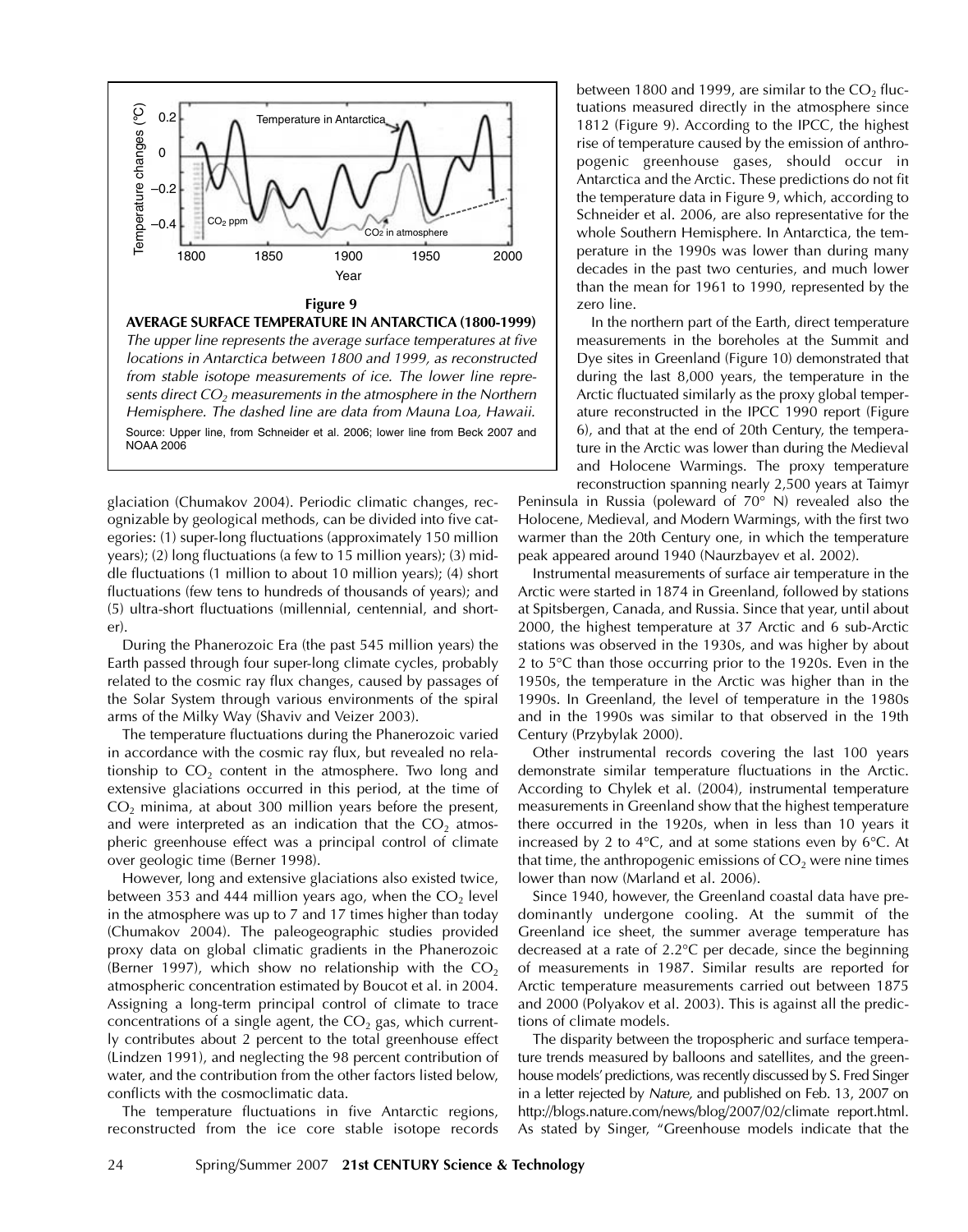

**DIRECT TEMPERATURES IN GREENLAND BORE HOLE FOR LAST 10,000 YEARS**

These are direct temperatures measured in a bore hole in the Greenland ice sheet, over the last 8,000 years. Ice conducts heat very badly, and its original temperature is retained for thousands of years. Visible are the Holocene warming (3,500-7,000 years ago), and in our epoch, the Middle Ages warming (900-1,100 years ago), and the Little Ice Age (1350 to 1880). The temperature 1,000 years ago was higher there than today by 1 degree C. Source: After Dahl-Jensen et al. 1998

tropics provide the most sensitive location for their validation: trends there [should] increase strongly with altitude, peaking at around 10 kilometers. Actual observations, however, show the opposite: flat or even decreasing tropospheric trend." This

comparison of models with balloon and satellite data, contradicts the most important conclusion of IPCC that the current warming is "very likely" the result of human activities.

## **The Specter of Floods**

The most trendy adverse effect of climate warming is the melting of the polar ice sheets, which, it is claimed, will cause catastrophic flooding of vast areas. From among a host of recent papers presenting evidence against these gloomy prophesies, I will refer only to a paper by my friend H. Jay Zwally, from NASA Goddard Space Flight Center, who for decades has used satellite techniques to measure the mass of the polar ice sheets. In his paper (Zwally et al. 2005), he presents the study of changes in ice mass derived from 10.5 years (Greenland) and 9 years (Antarctica) of satellite radar altimetry data.

Zwally et al. show that the Greenland ice sheet is thinning at the margins (–42 Gt per year) and growing inland (+53 Gt per year). This corresponds to a sea level decrease of –0.03 mm per year. In West Antarctica, the ice sheet is losing mass (at –47 Gt per year), and in East Antarctica, it is gaining mass (+16 Gt per year). The combined net change of –31 Gt, corresponds to +0.08 mm per year of sea level rise. Hence, they report, "the contribution of the three ice sheets to sea level is +0.05 mm per year."

During the period studied, the Antarctic Western Ice Shelf changed its mass by –95 Gt per year, and the Eastern one changed by +142 Gt per year (together their mass increased by 47 Gt per year). The contribution of polar ice of 0.05 mm per year to sea level rise is small, in comparison to the real sea level rise observed from satellite altimetry of 2.8 mm per year. The ice sheets' contribution would take 1,000 years to raise global sea level by just 5 cm, and it would take 20,000 years to raise it 1 meter.

People are frustrated by the prospect of flooding the Pacific and Indian Ocean islands by our sinful activity. A good example of the futility of such fears is the beautiful archipelago of the Maldives in the central Indian Ocean, which consists of some 1,200 individual islands, grouped in about 20 larger atolls. They rise from a depth of about 2,500 meters, and consist of coral reefs, coral reef debris, and coral sand. Their elevation is only 1 to 2 meters. Hence, they have been condemned to disappear in the sea in the near future (IPCC 2001).

Multiple geomorphological and sedimentological investigations, and satellite altimetry measurements by Morner et al. (2004) contradict this dire hypothesis. The islands existed prior to the last glaciation maximum, and have been inhabited for at least 1,500 years before the present. During this period, at around 1,000 to 800 years before the present, that is, during the Medieval Warming, the inhabitants survived a sea level that was some 50 to 60 cm higher than it is now (Figure 11).



**Figure 11 SEA LEVEL CHANGES IN MALDIVES**

Shown are the sea level changes in the Maldive Islands during the past 5,000 years. The sea level was above the present one at 3,900 years before the present (about 1 meter), at 2,700 years before the present (about 0.1 to 0.2 meter), at 1,000 (about 0.5 meter), and most recently between the years 1900 and 1970 (about 0.2 to 0.3 meter). During the last 30 years, the sea level fell by about 30 cm.

Source: After Morner et al. 2004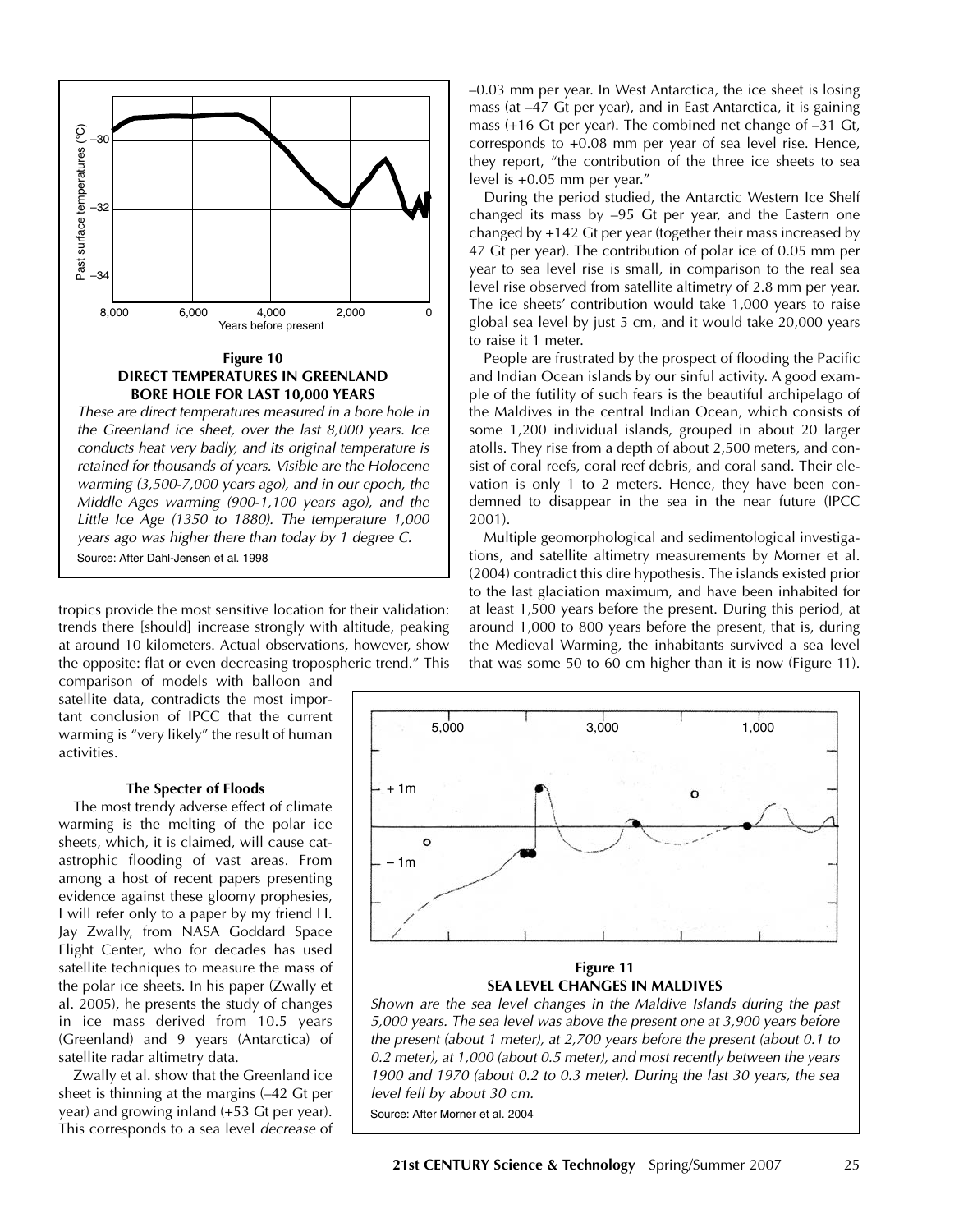During the past decades, both the satellite altimetry and gauge records do not record any significant rise in sea level at the Maldives. Some 100 to 30 years ago, the sea level was 20 to 30 cm higher than it is today. There is firm evidence that the sea level fell there by 20 to 30 cm in the last 30 years, contrary to IPCC expectations.

## **The Near Future**

During the past 1 million years, there have been some 10 Ice Ages, each lasting about 100,000 years, interspersed with warm interglacials, the duration of which was only about 10,000 years. The last Ice Age came to its end about 10,500 years ago; thus, our present interglacial seems to be a bit longer than average. The new Ice Age looms in waiting, and whether it comes in decades, centuries, or even a millennium, is a matter of speculation. It seems that its inescapable advent will be induced by natural cosmic factors rather than by terrestrial ones. The hypothesis, in vogue in the 1970s, stating that emissions of industrial dust will soon induce the new Ice Age, seem now to be a conceited anthropocentric exaggeration, bringing into discredit the science of that time. The same fate awaits the present  $CO<sub>2</sub>$ folly.

Using a novel multi-timescale analysis method to diagnose the variation of the annual mean global Northern Hemisphere and Chinese temperature data from 1881 to 2002, Zhen-Shan and Xian (2007) found four different quasiperiodic oscillations, among which the 60-year timescale oscillation of temperature was the most prominent. Despite the increasing trend in the atmospheric  $CO<sub>2</sub>$  concentration, the pattern of the 60-year temperature oscillation is in a descent. The authors concluded that the atmospheric  $CO<sub>2</sub>$ concentration is not the key determinant of periodic variation of the global temperature, that the  $CO<sub>2</sub>$  greenhouse effect has been excessively exaggerated, and that it is high time to reconsider the trend of global climate changes. Their analysis suggests that the global climate will be cooling in the next 20 years.

This conclusion is in agreement with the projections of Russian astronomers from the Institute of Solar-Terrestrial Physics in Irkutsk, who, from an analysis of the sunspot cycles for the period 1882-2000, deduced that the minimum of the secular cycle of solar activity will fall in the next cycle, in 2021-2026, which will result in the minimum global temperature of the surface air (Bashkirtsev and Mashnich 2003). They found also that the temperature response of the air lags behind the sunspot cycles by about three years in Irkutsk, and by two years over the entire globe.

A similar projection, based on observations of the cyclic activity of the Sun, was announced from the Pulkovo Observatory, near St. Petersburg, Russia. The head of the Space Research Laboratory of the Observatory, Prof. Habibullo I. Abdussamatov, stated that instead of professed global warming, the Earth will be facing a slow decrease in temperatures in 2012-2015. The gradual cooling will reach its maximum by 2040, and lead to a deep freeze around 2050 to 2060. This period of global freeze will last some 50 years, and will be comparable to the cooling that took place during the Little Ice Age in 1645-1715, when the temperature decreased



ature change over the last 1,000 years, using data from Khilyuk and Chilingar 2006. The temperature projection until 2100, dotted lined line, is based on data in this

by 1 to 2°C (Abdussamatov 2004, Abdussamatov 2005, and Abdussamatov 2006).

A similar impending cooling, with two new Little Ice Ages around 2100 and 2200, was envisaged by the late Prof. Theodor Landsheidt, founder of the Schroeter Institute for Research in Cycles of Solar Activity in Germany (Landscheidt 1995 and Landscheidt 2003).

During the past 3,000 years, one can observe a clear cooling trend in the Earth's climate (Keigwin et al. 1994, and Khilyuk and Chilingar 2006). During this period, the global temperature deviations were 3°C, with a trend of decreasing global temperature of about 2°C. As Khilyuk and Chilingar stated: "This cooling tendency will probably last in the future. We live in the cooling geologic period and the global warming observed during the last approximately 150 years is just a short episode in the geologic history." This is reflected in Figure 12.

Not man, but nature rules the climate. The Kyoto Protocol and the IPCC reports, tuned by Malthusian ideas, may surely make a lot of noise and cause enormous harm for the global economy and for the well-being of billions of people. But they can do nothing for the climate. This we shall learn in the near future.

Zbigniew Jaworowski is a multidisciplinary scientist, now a senior advisor at the Central Laboratory for Radiological Protection in Warsaw. In the winter of 1957-1958, he measured the concentration of  $CO<sub>2</sub>$  in the atmospheric air at Spitsbergen. From 1972 to 1991, he investigated the history of the pollution of the global atmosphere, measuring the dust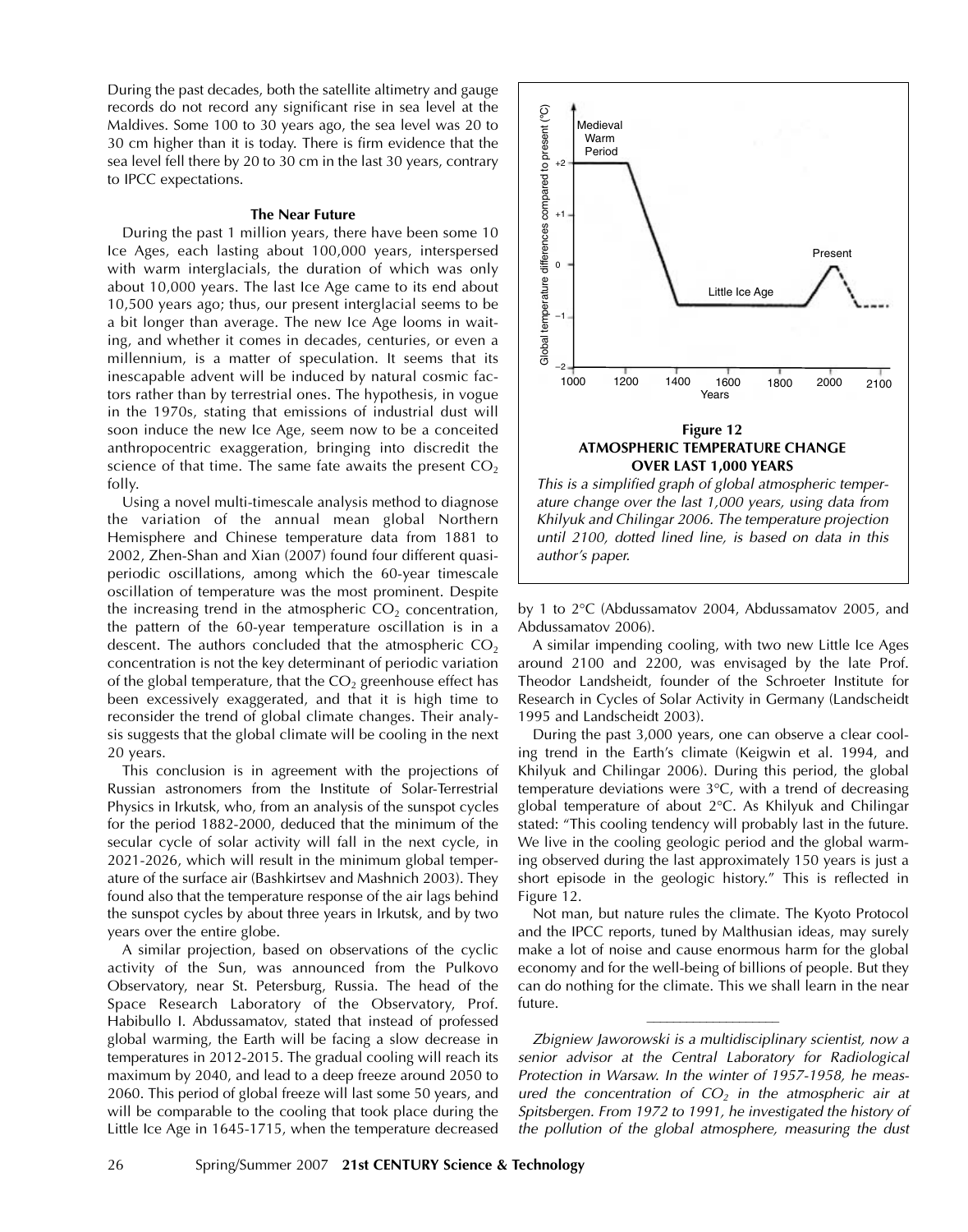preserved in 17 glaciers: in the Tatra Mountains in Poland, in the Arctic, Antarctic, Alaska, Norway, the Alps, the Himalayas, the Ruwenzori Mountains in Uganda, and the Peruvian Andes. He has published many papers on climate, most of them concerning the  $CO<sub>2</sub>$  measurements in ice cores. Two of his papers on climate appear on the website of 21st Century Science & Technology magazine, www.21stcenturysciencetech.com.

This is an expanded version of his article first published in EIR, March 16, 2007.

#### **Notes \_\_\_\_\_\_\_\_\_\_\_\_\_\_\_\_\_\_\_\_\_\_\_\_\_\_\_\_\_\_\_\_\_\_\_\_\_\_\_\_\_\_\_\_\_\_\_\_\_\_\_\_\_\_\_\_\_\_\_\_\_**

- 1. Private communication by Prof. Maciej Sadowski, Dec. 7, 2006.
- 2. Leaf surfaces have stomata, or small pores, which allow carbon dioxide to enter the leaf and oxygen to escape in the process of photosynthesis.

#### $Reference$

- Abdussamatov, H.I., 2004. "About the long-term coordinated variations of the activity, radius, total irradiance of the Sun and the Earth's climate." IAU Symposium No. 223 "Multi-Wavelength Investigations of Solar Activity." Cambridge University Press, St. Petersburg, Russia, pp. 541-542.
- Abdussamatov, H.I., 2005. "On long-term variations of the total irradiance and on probable changes of temperature in the Sun's core." Kinematika i Fizika Nebesnykh Tel, Vol. 21, No. 6, pp. 471-477.
- Abdussamatov, H.I., 2006. "On long-term variations of the total irradiance and decrease of global temperature of the Earth after a maximum of xxiv cycle of activity and irradiance." Bulletin of Crimea Observatory, Vol. 103, pp. 122- 127.
- Albert, M., 2004. "Near-surface processes affecting gas exchange: West Antarctic ice sheet." http:// waiscores.dri.edu/MajorFindings/Albert Res.html.
- Andersen, K.K., Azuma, N., Barnola, J.-M. et al., 2004. "High-resolution record of Northern Hemisphere climate extending into the last interglacial period." Nature, Vol. 431, pp. 147-151.
- Anonymous (Editorial), 1994. IPCC's ritual on global warming. Nature, 371: 269.
- Bago, E.P. and Buttler, C.J., 2000. "The influence of cosmic rays on terrestrial clouds and global warming." Astronomy & Geophysics, Vol. 41, pp. 4.18- 4.22.
- Bashkirtsev, V.S. and Mashnich, G.P., 2003. "Will we face global warming in the nearest future?" Geomagnetism i Aeronomia, Vol. 43, pp. 124-127.
- Beck, E.-G., 2006a. "180 Jahre präzise CO<sub>2</sub>-Gasanalyse der Luft anhand chemischer Methoden," To be published.
- Beck, E.-G., 2006b. "180 years of accurate  $CO<sub>2</sub>$ -gas analysis in air by chemical methods (A summary)." AIG News, Vol. 86, pp. 6-7.
- Beck, E.-G., 2007. "180 Years of  $CO<sub>2</sub>$  gas analysis by chemical methods." Energy & Environment, in press, pp. 1-17.
- Berner, R.A., 1997. "The rise of plants and their effect on weathering and atmospheric  $CO_2$ ." Science, Vol. 276, pp. 544-546.
- Berner, R.A., 1998. "The carbon cycle and  $CO<sub>2</sub>$  over Phanerozoic time: The role of land plants." Philosophical Transactions of the Royal Society London B, Vol. 352, pp. 75-82.
- Berner, W., Bucher, P., Oeschger, H. and Stauffer, B., 1977. "Analysis and interpretation of gas content and composition in natural ice, Isotopes and Impurities in Snow and Ice." IAHS, pp. 272-284.
- Boden, T.A., Kanciruk, P. and Farrel, M.P., 1990. "TRENDS '90 A Compendium of Data on Global Change." ORNL/CDIAC-36, Oak Ridge National Laboratory, Oak Ridge, Tennessee.
- Boucot, A.J., Xu, C. and Scotese, C.R., 2004. "Phanerozoic Climate Zones and Paleogeography with Consideration of Atmospheric  $CO<sub>2</sub>$  Levels." Paleontologicheskiy Zhurnal Vol. 2 (March-April), pp. 3-11.
- Boutron, C.F., Patterson, C.C. and Barkov, N.J., 1990. "The occurrence of zinc in Antarctic ancient ice and recent snow." Earth Planet. Sci. Lett., Vol. 101, pp. 248-259.
- Boutron, C.F., Patterson, C.C., Petrov, V.N. and Barkov, N.I., 1987. "Preliminary data on changes of lead concentrations in Antarctic ice from 155,000 to 26,000 years BP." JOURNAL NAME Vol. 21, No. 5, pp. 1197- 1202.
- Brinner, J.P. et al., 2006. "A multi-proxy lacustrine record of Holocene climate change on northeastern Baffin Island, Arctic Canada." Quaternary Research, Vol. 65, No. 3, pp. 431-442.
- Caillon, N. et al., 2003. "Timing of atmospheric  $CO<sub>2</sub>$  and Antarctic temperature changes across Termination III." Science, Vol. 299, pp. 1728-1731.
- Callendar, G.S., 1949. "Can carbon dioxide influence climate?," Weather, Vol. 4, pp. 310-314.
- Callendar, G.S., 1958. "On the amount of carbon dioxide in the atmosphere." Tellus, Vol. 10, pp. 243-248.
- Chumakov, N.M., 2004. "Trends in global climate changes inferred from geological data." Stratigraphy and Geological Correlation, Vol. 12, No. 2, pp. 117-138.
- Chylek, P., Box, J.E. and Lesins, G., 2004. "Global warming and the Greenland ice sheet." Climatic Change, Vol. 63, No. 1-2, pp. 201-221.
- Dahl-Jensen, D. et al., 1998. "Past temperatures directly from the Greenland Ice Sheet." Science, Vol. 282, No. 9, pp. 268-271.
- Dergachev, V.A. and Rasporov, O.M., 2000. "Long-term processes of the sun controlling trends in the solar irradiance and the earth's surface temperature." Geomagnetism i Aeronomia, Vol. 40, pp. 9-14.
- Fischer, H., Wahlen, M., Smith, J., Mastroianni, D. and Deck, B., 1999. "Ice core records of atmospheric  $CO<sub>2</sub>$  around the last three glacial terminations." Science, Vol. 283, pp. 1712-1714.
- Fonselius, S., F., K. and Warme, K.-E., 1956. "Carbon dioxide variations in the atmosphere." Tellus, Vol. 8, pp. 176-183.
- Friedli, H., Lotscher, H., Oeschger, H., Siegenthaler, U. and Stauffer, B., 1986. "Ice core record of the 13C/12C ratio of atmospheric CO<sub>2</sub> in the past two centuries." Nature, Vol. 324, pp. 237-238.
- Friis-Christensen, E. and Lassen, K., 1991. "Length of the solar cycle: An indicator of solar activity closely associated with climate." Science, Vol. 254, pp. 698-700.
- From, E. and Keeling, C.D., 1986. "Reassessment of late 19th century atmospheric carbon dioxide variations in the air of Western Europe and the British Isles based on an unpublished analysis of contemporary air masses by G.S. Callendar." Tellus, Vol. 38B, pp. 87-105.
- Godlewski, E., 1873. "Abhängigkeit der Starkebildung in den Chlorophyllkornern von dem Kohlensauregehalt." Flora, Vol. 31, pp. 378-383.
- Hurd, B., 2006. "Analyses of  $CO<sub>2</sub>$  and other atmospheric gases." AIG News, No. 86, pp. 10-11.
- Idso, S.B., 1988. "Carbon dioxide and climate in the Vostok ice core." Atmospheric Environment, Vol. 22, pp. 2341-2342.
- Indermuhle, A., Monnin, E., Stauffer, B. and Stocker, T.F., 2000. "Atmospheric CO<sub>2</sub> concentration from 60 to 20 kyr BP from the Taylor Dome ice core, Antarctica." Geophysical Research Letters, Vol. 27, pp. 735-738.
- Indermuhle, A. et al., 1999. "Holocene carbon-cycle dynamics based on CO<sub>2</sub> trapped in ice at Taylor Dome, Antarctica." Nature, Vol. 398, pp. 121-126.
- IPCC, 1990. Climate Change—The IPCC Scientific Assessment. Cambridge University Press, Cambridge, 364 pp.
- IPCC, 2001. Climate Change 2001: The Scientific Basis. Cambridge University Press, Cambridge, 892 pp.
- IPCC, 2007. Climate Change: The Physical Science Basis. Summary for Policymakers. Fourth Assessment report, Intergovernmental Panel on Climatic Change, Geneva, Switzerland.
- Jaworowski, Z., 1994a. "Ancient atmosphere: Validity of ice records." Environmental Science & Pollution Research, Vol. 1, No. 3, pp. 161-171.
- Jaworowski, Z., 1994b. "The Posthumous Papers of Leaded Gasoline." 21st Century Science & Technology, Vol. 7, No. 1, pp. 34-41.
- Jaworowski, Z., 1999. "The Global Warming Folly." 21st Century Science and Technology, Vol. 12, No. 4, pp. 64-75.
- Jaworowski, Z., 2002. "The Future of UNSCEAR," Science, Vol. 297, No. 19, (July) p. 335.
- Jaworowski, Z., 2006. "The Real Chernobyl Folly," 21st Century Science and Technology (Spring), pp. 59-72.
- Jaworowski, Z., Bysiek, M. and Kownacka, L., 1981. "Flow of metals into the global atmosphere." Geochimica et Cosmochimica Acta, Vol. 45, pp. 2185- 2199.
- Jaworowski, Z., Segalstad, T.V. and Hisdal, V., 1990. "Atmospheric CO<sub>2</sub> and global warming: a critical review." Rapportserie 59, p. 76, Norsk Polarinstitutt, Oslo.
- Jaworowski, Z., Segalstad, T.V. and Hisdal, V., 1992a. "Atmospheric CO<sub>2</sub> and global warming: A critical review." Second revised edition. Meddelelser 119, Norsk Polarinstitutt, Oslo, p. 76.
- Jaworowski, Z., Segalstad, T.V. and Ono, N., 1992b. "Do glaciers tell a true atmospheric  $CO<sub>2</sub>$  story?" The Science of the Total Environment, Vol. 114, pp. 227-284.
- Keeling, C.D., 1986. "Reassessment of late 19th century atmospheric carbon dioxide variations." Tellus, Vol. 38B, pp. 87-105.
- Keigwin, L.D., Curry, W.B., Lehman, S.J. and Johnsen, S., 1994. "The role of the deep ocean in North Atlantic climate change between 70 and 130 kyr